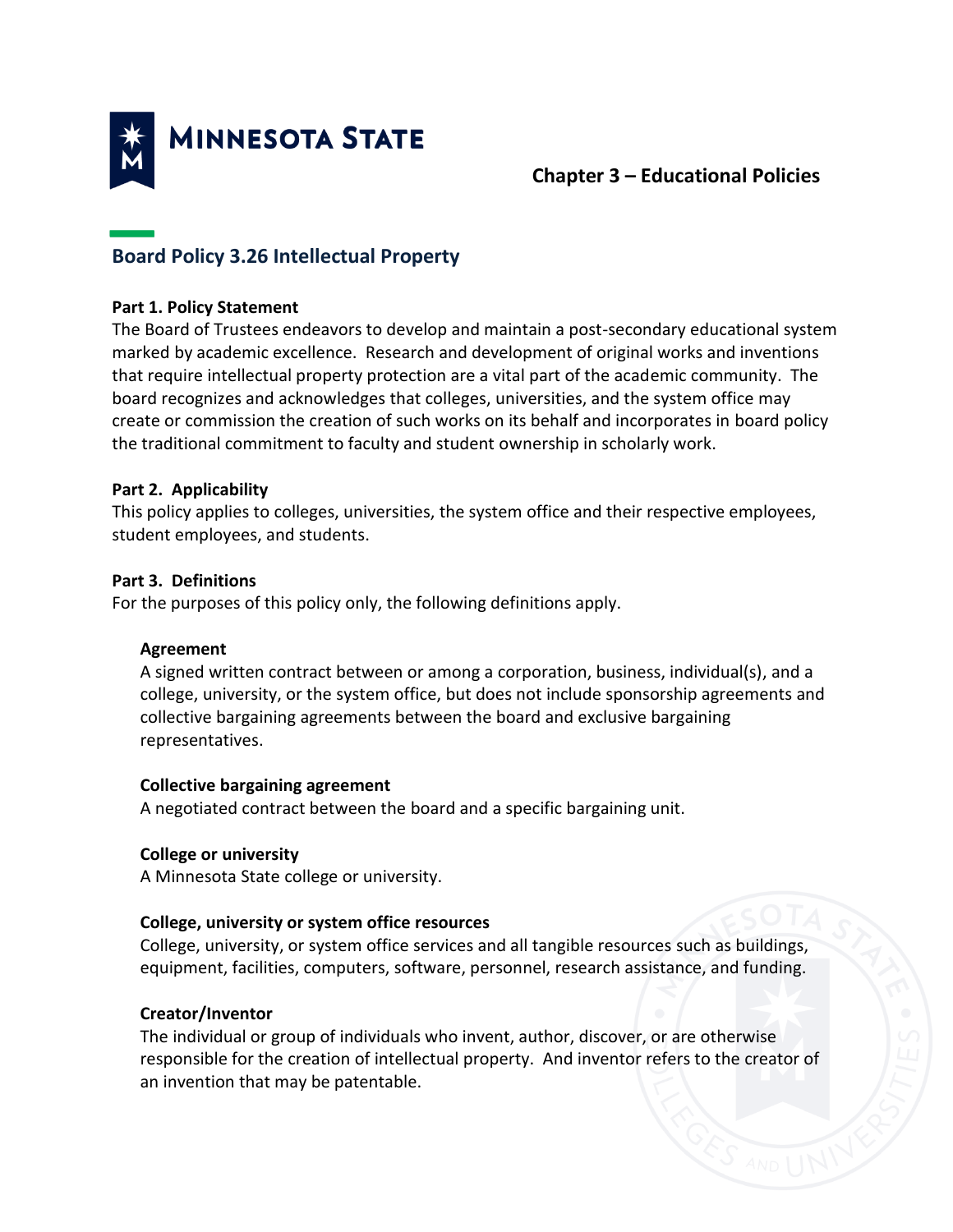# **Employee**

Any person employed by the State of Minnesota as defined by the Public Employees Labor Relations Act [PELRA].

# **Faculty**

Full-time and part-time employees performing work in bargaining units 209 and 210 and other employees who teach or conduct research with a level of responsibility and self direction equivalent to that traditionally exercised and enjoyed by instructional unit employees when engaged in similar activities, e.g., the preparation of research articles for peer review journals by Administrative and Service Faculty (ASF) members or graduate students.

# **Intellectual property**

Any work of authorship, invention, discovery, or other original creation that may be protected by copyright, patent, trademark, or other category of law.

# **Intellectual property Rrights**

All the protections afforded the owner or owners of an original work under law, including all rights associated with patent, copyright, and trademark registration.

# **Jointly created work**

A work prepared by two or more individuals who intend their separate contributions be merged into a single work.

# **Minnesota State**

The public higher education system established at Minnesota Statutes Chapter 136F. Minnesota State includes the Board of Trustees, office of the chancellor, system office, colleges and universities, and any part or combination thereof.

# **System office**

The central administrative office under the direction and supervision of the chancellor which is part of Minnesota State.

# **Sponsor**

A person, company, organization, or governmental entity, other than Minnesota State, that provides funding, equipment, or other support for a college, university, or the system office to carry out a specified project in research, training, or public service.

# **Sponsorship agreement**

A written agreement between the sponsor and a college, university, and/or the system office that may include other parties such as the creator of the work.

# **Student**

An individual enrolled in a class or program at a Minnesota State college or university at the time the intellectual property was created.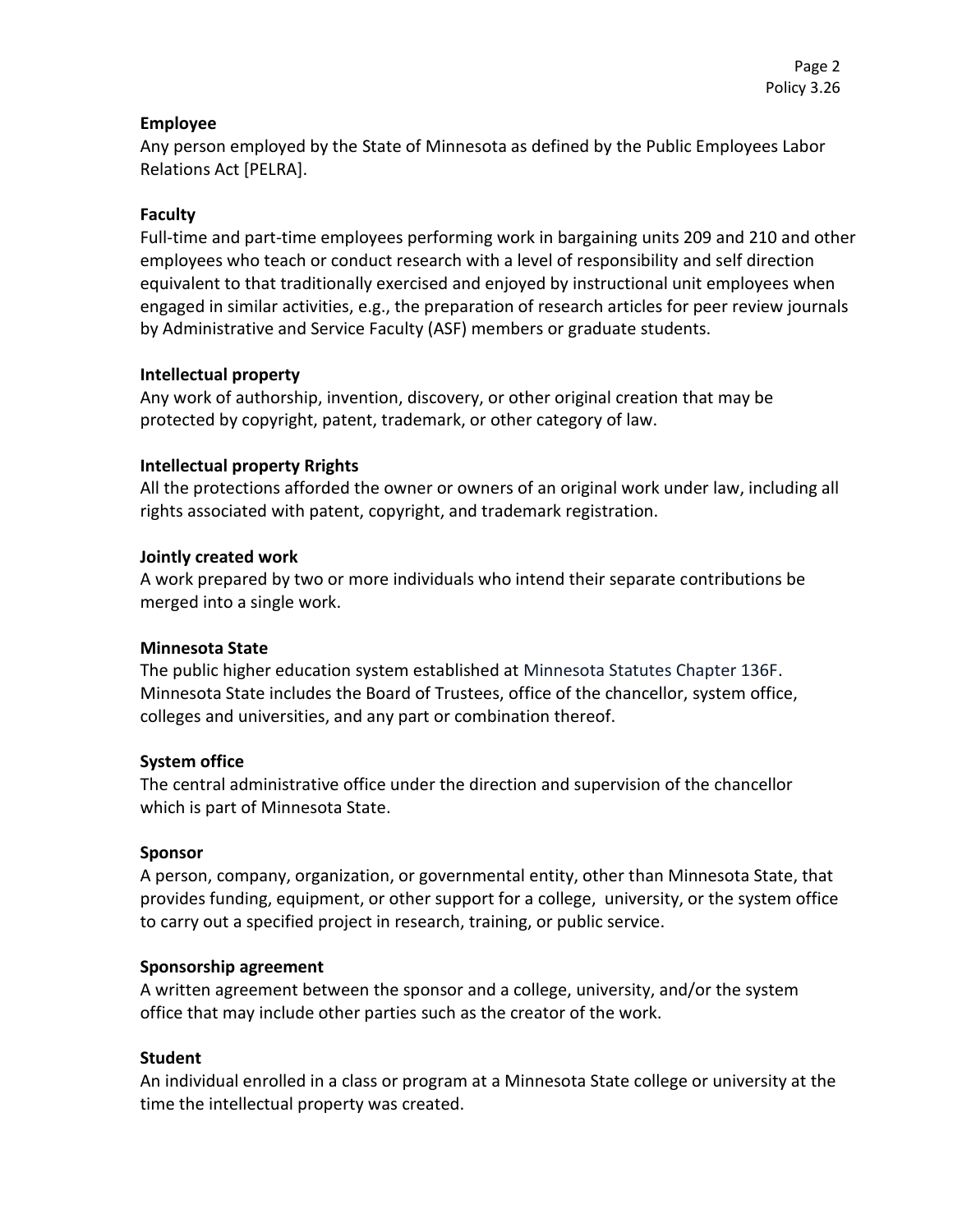#### **Student Employee**

A student who is paid by any college, university, or the system office for services performed. Graduate assistants and work-study students are student-employees. For graduate students who teach, see Faculty definition.

### **Substantial Use of Resources**

Substantial use exists when resources are provided beyond the normal professional, technology, and technical support supplied by the college, university, and/or system office to an individual or individuals for development of a project or program.

#### **System**

See Minnesota State definition.

#### **Types of Works**

#### **Institutional work**

A work made for hire in the course and scope of employment by an employee or by any person with the use of college or university resources, unless the resources were available to the public without charge or the creator had paid the requisite fee to utilize the resources.

#### **Personal work**

A work created by an employee outside their scope of employment and without the use of college or university resources other than resources that are available to the public or resources for which the creator has paid the requisite fee to utilize.

#### **Scholarly work**

A creation that reflects research, creativity, and/or academic effort. Scholarly works include course syllabi, instructional materials (such as textbooks and course materials), distance learning works, journal articles, research bulletins, lectures, monographs, plays, poems, literary works, works of art (whether pictorial, graphic, sculptural, or other artistic creation), computer software/programs, electronic works, sound recordings, musical compositions, and similar creations.

#### **Student work**

A work created by a person in their capacity as a student.

#### **Works made for hire**

Works produced by employees within the scope of their employment or specially commissioned works.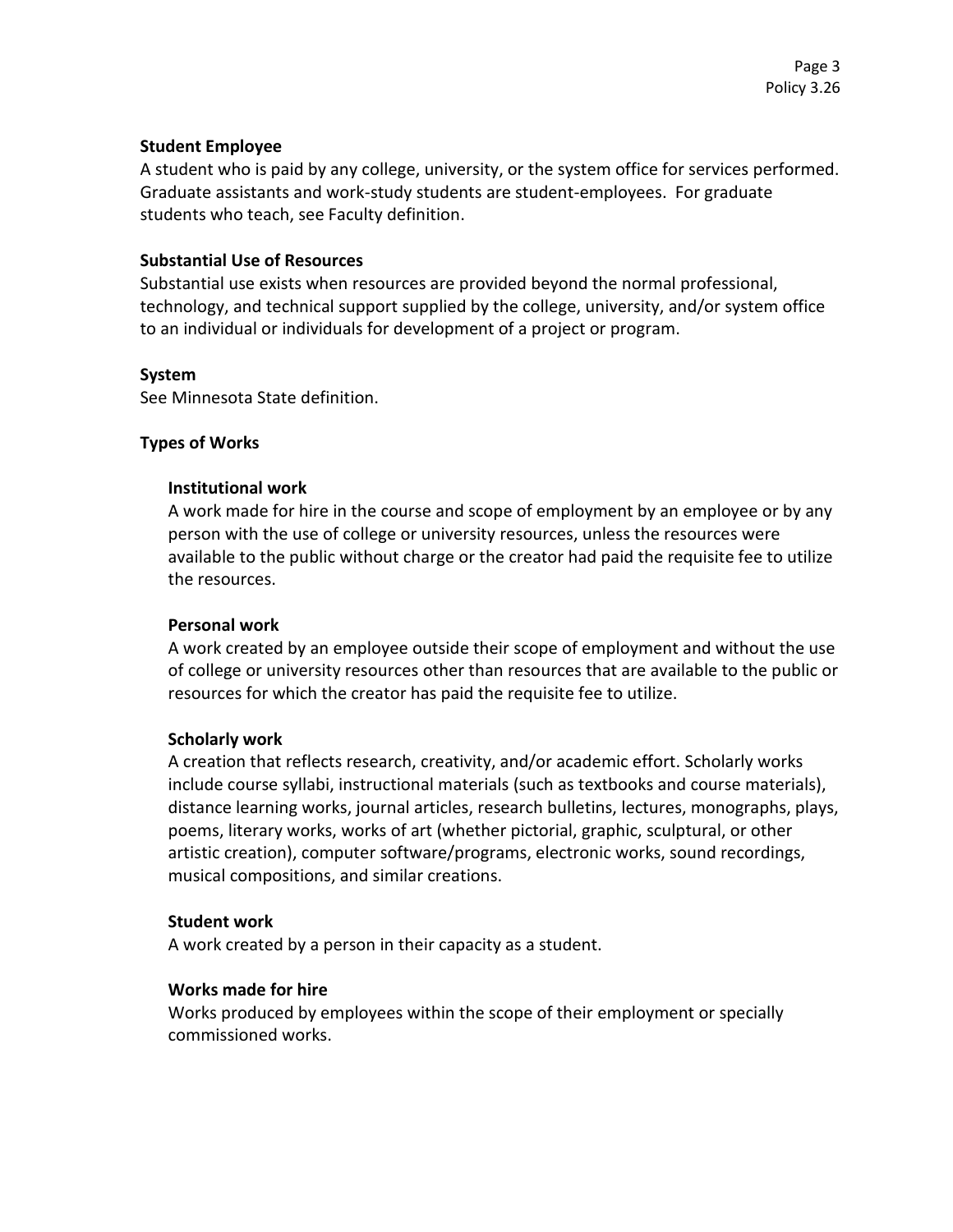# **Part 4. Ownership of Intellectual Property Rights**

# **Subpart A. Basic ownership rights of the various types of creative works**

The ownership rights to a creation must be determined generally by the provisions in Subpart A, but ownership may be modified by an agreement, sponsorship agreement, or other condition described in Part 4,Subpart B or C.

- 1. **Institutional works**. Intellectual property rights in institutional works belong to the college or university. A course outline is an institutional work. A college, university or the system office may enter into a written agreement with a non-faculty employee granting the employee ownership of a work that the parties agree is of a scholarly nature as described in Subpart A.2. For the purposes of this policy, scholarly works are not considered institutional works.
- 2. **Scholarly works**. Intellectual property rights in scholarly works belong to the faculty member or student who created the work, unless an agreement, sponsorship agreement, or other condition described in Subpart B or C provides otherwise.
- 3. **Personal works**. Intellectual property rights in personal works belong to the creator of the work.
- 4. **Student works**. Intellectual property rights in a student work belong to the student who created the work. A work created by a student to meet course requirements using college or university resources for which the student has paid tuition and fees to access courses/programs or using resources available to the public, is the property of the student. A work created by a student employee during the course and scope of employment is an institutional work and the intellectual property rights belong to the college or university unless an agreement, sponsorship agreement, internship agreement, or other condition described in Subpart B or C provides otherwise.

# **Subpart B. Modification of basic ownership rights**

The general provisions for ownership of intellectual property rights set forth in Subpart A may be modified by entering into a signed written agreement as provided in this subpart, following collaborative discussion among the affected parties, or through the substantial use of resources.

- 1. **Sponsorship agreement**. The ownership of intellectual property rights in a work created under a sponsorship agreement is determined by the terms of the sponsorship agreement. If the sponsorship agreement is silent on ownership of intellectual property rights, ownership will be determined under applicable law.
- 2. **Collaborative agreement.** A college, university or the system may participate in projects with persons, corporations, and businesses to meet identified student, citizen,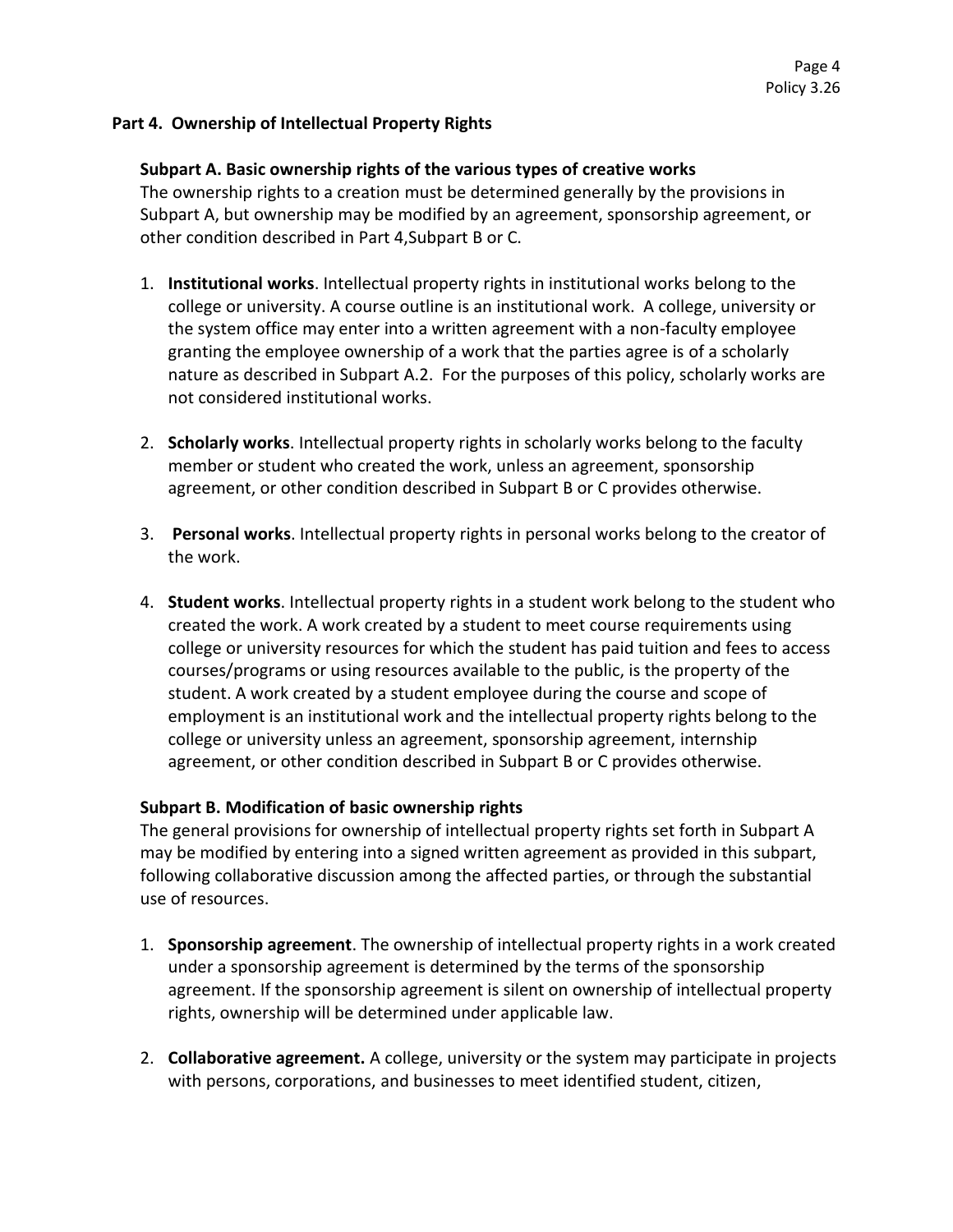community and industry needs. Ownership rights pursuant to any collaboration must be addressed pursuant to this policy.

- 3. **Specially commissioned work agreements**. Intellectual property rights to a work specially ordered or commissioned by a college or university from a faculty member or other employee, and identified as a specially commissioned work at the time the work was commissioned, is a work made for hire and belongs to the college or university. The college or university, and the employee shall enter into a written agreement for creation of the specially commissioned work.
- 4. **Student Internship agreement.** The ownership of intellectual property rights in a work created during a student internship is determined by the terms of the internship agreement. If the agreement is silent on ownership of intellectual property rights, ownership is determined under applicable law.
- 5. **Open Educational Resource (OER) agreements.** When colleges, universities, and the system office use OER agreements, authors will retain ownership of the copyright to their works, but agree to share the works through an Open or Creative Commons license.
- 6. **Substantial Use of Resources**. In the event a college, university or the system office provides substantial resources to a faculty member for creation of a work that is not an institutional work created under a sponsorship agreement, individual agreement, or special commission, the college university and/or the system office and the creator shall own the intellectual property rights jointly in proportion to the respective contributions made. Use of resources is considered substantial when the additional support received is beyond the normal support level made available by a college, university and/or the system office to the individual in their position.

# **Subpart C. Other ownership factors**

- 1. **Collective bargaining agreement**. In the event the provisions of this policy and the provisions of any effective collective bargaining agreement conflict, the collective bargaining agreement must take precedence.
- 2. **Jointly created works**. Ownership of jointly created works is determined by separately assessing which of the above categories applies to each creator, respectively. Jointly created works involving the contributions of students and/or student employees must be assessed considering all relevant categories of ownership rights as set forth above.
- 3. **Sabbatical works.** Intellectual property created during a sabbatical is defined as a scholarly work. Typical sabbatical plans do not require the use of substantial college/university resources as defined in Part 2 of this policy. If the work created as part of an approved sabbatical plan requires resources beyond those normal for a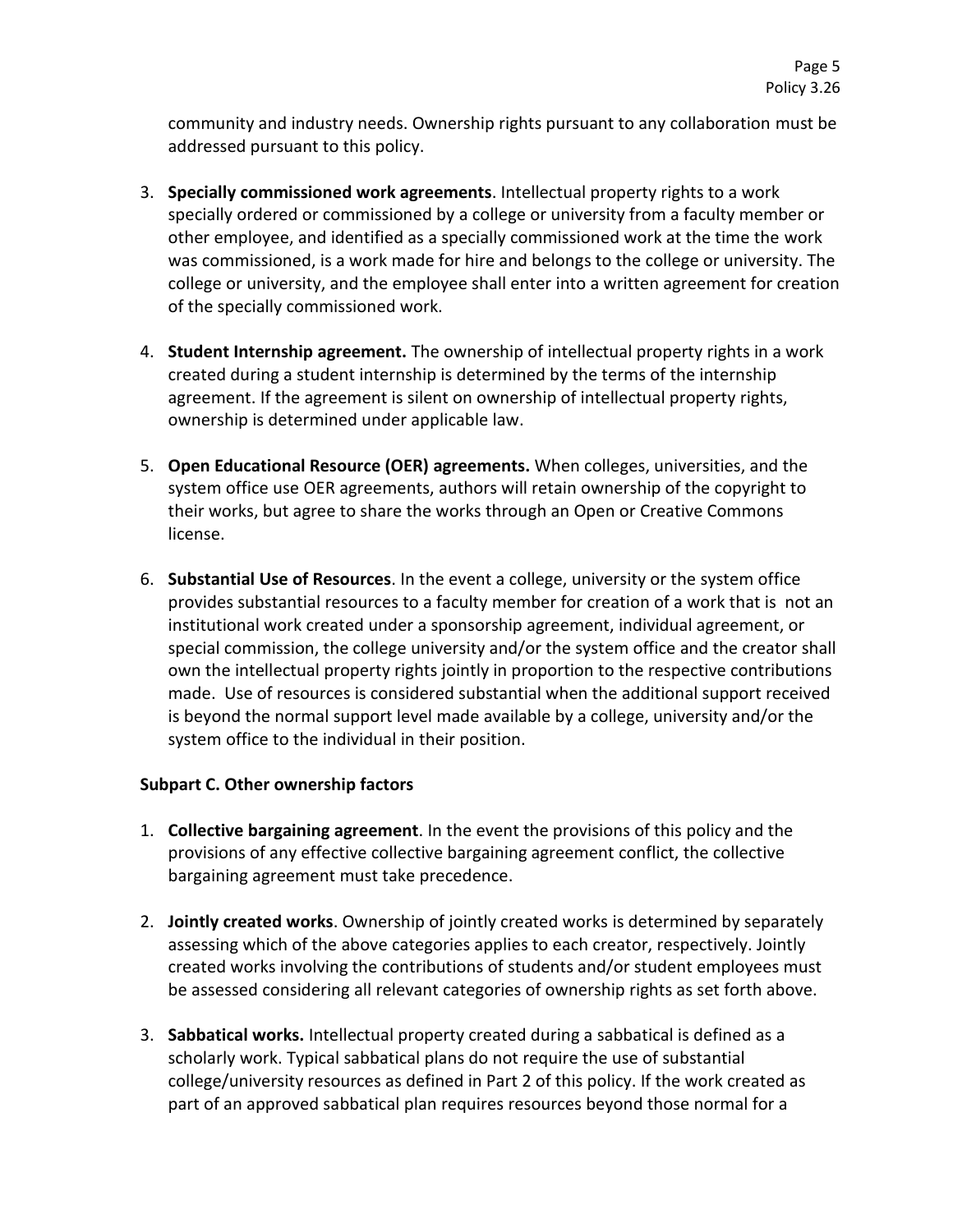sabbatical, the parties may enter into one of the applicable arrangements set forth in Part 4, Subparts B or C.

- 4. **Minnesota State college or university name.** Intellectual property rights associated with Minnesota State's identity, the identities of its colleges and universities, logos, and other indices of identity belong to the respective entity. Such rights may be licensed pursuant to reasonable terms and conditions approved by the chancellor, presidents or their designees, respectively. Minnesota State's employees may identify themselves with such title of their position as is usual and customary in the academic community; but any user of the Minnesota State's or a college's or university's name, logo, or indicia of identity shall take reasonable steps to avoid any confusing, misleading, or false impression of particular sponsorship or endorsement by the System, its colleges or universities. When necessary, specific disclaimers must be included.
- **5. Works owned jointly by colleges, universities and the system.** Colleges, universities and system ownership interests in jointly owned intellectual property must be determined by the relative contributions made by each contributor - unless otherwise provided in a written agreement. The ownership interests may be expressed in percentages of ownership or an unbundling of the rights associated with the work, whatever the parties agree to. This paragraph applies only to allocation of ownership interests among a college, university or Minnesota State. The ownership of any other joint owner must be determined in accordance with applicable policy, collective bargaining agreement, or personnel plan provisions, or as negotiated among the parties.
- 6. **Equitable distributions.** In any instance in which Minnesota State and/or its colleges or universities execute an agreement with an individual, corporation, business, or other entity for economic gain using intellectual property in which the colleges, universities, or the Minnesota State has an ownership interest, the colleges, universities or the system must receive an equitable distribution. The proceeds of the equitable distribution must be shared among the creators of the work as determined by agreement in accordance with this policy.

# **Part 5. Management of Intellectual Property**

# **Subpart A. Record-keeping**

Each college and university shall maintain a record-keeping system to manage the development and use of its intellectual property.

# **Subpart B. Contracts involving intellectual property**

College, university, and system office contracts involving intellectual property must be reviewed by the Office of General Counsel or Attorney General's Office before signing, unless the contract is one of the Minnesota State approved contract templates.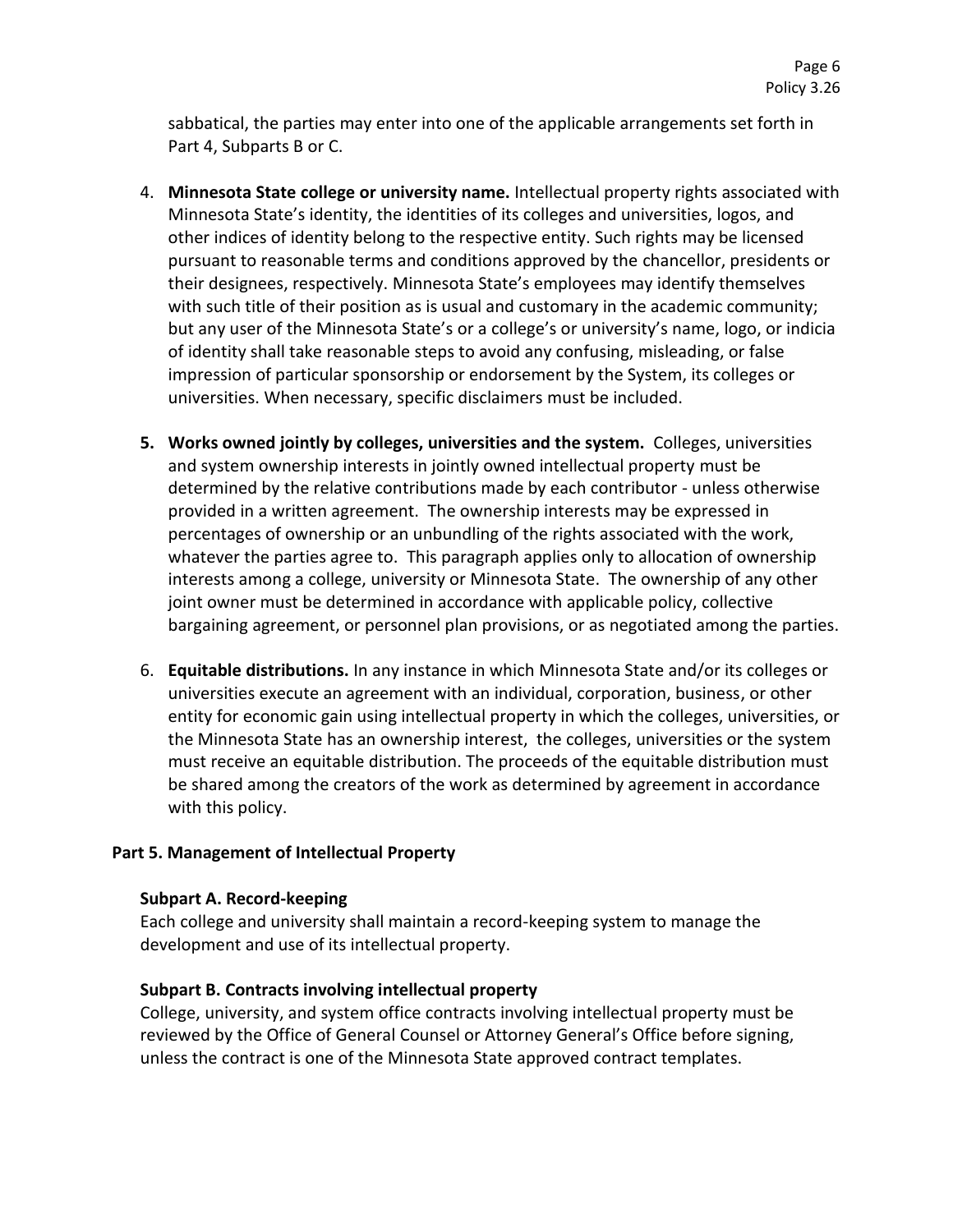# **Part 6. Preservation of Intellectual Property Rights**

### **Subpart A. Protection of rights**

A college, university, or the system office shall undertake such efforts, as it deems necessary to preserve its rights in original works when it is a sole or joint owner of the intellectual property rights. A college, university or the system office may apply for a patent, trademark registration, copyright registration, or other protection available by law on any new work in which the college, university, or the system office maintains intellectual property rights.

# **Subpart B. Payment of costs**

A college, university, or the system office may pay some or all costs required for obtaining a patent, trademark, copyright, or other classification on original works for which the college, university or the system office owns or jointly owns the intellectual property rights. If a college, university or the system office has intellectual property rights in a jointly owned work, the college, university, or the system office may enter into an agreement with joint owners relating to the payment of such costs.

# **Part 7. Commercialization of Intellectual Property**

# **Subpart A. Right of Commercialization**

The college, university, or the system office that owns or has shared intellectual property rights to a work may commercialize the work using its own resources or may enter into agreements with others to commercialize the work as authorized by law. Upon request of a creator who retains intellectual property rights in a work, the college, university, or the system office shall advise the creator of progress in commercializing the work.

# **Subpart B. Sharing of proceeds**

An employee who creates a work and retains an intellectual property interest in such work in which the college, university, or system office maintains intellectual property rights is entitled to share in royalties, licenses, and any other payments from commercialization of the work in accordance with applicable collective bargaining agreements, individual agreements, and applicable laws. All expenses incurred by the college, university, or the system office in protecting and promoting the work, including costs incurred in seeking patent or copyright protection and reasonable costs of marketing the work, must be deducted and reimbursed to the college, university, or the system office before the creator is entitled to share in the proceeds.

If a college, university, or the system office decides not to pursue patent or copyright protection in a jointly owned work and the creator/inventor decides to pursue such protection, all expenses incurred by the creator/inventor in protecting and promoting the work including costs incurred in seeking patent or copyright protection and reasonable costs of marketing the work, must be deducted and reimbursed to the creator/inventor before the college, university, or the system office is entitled to share in the proceeds.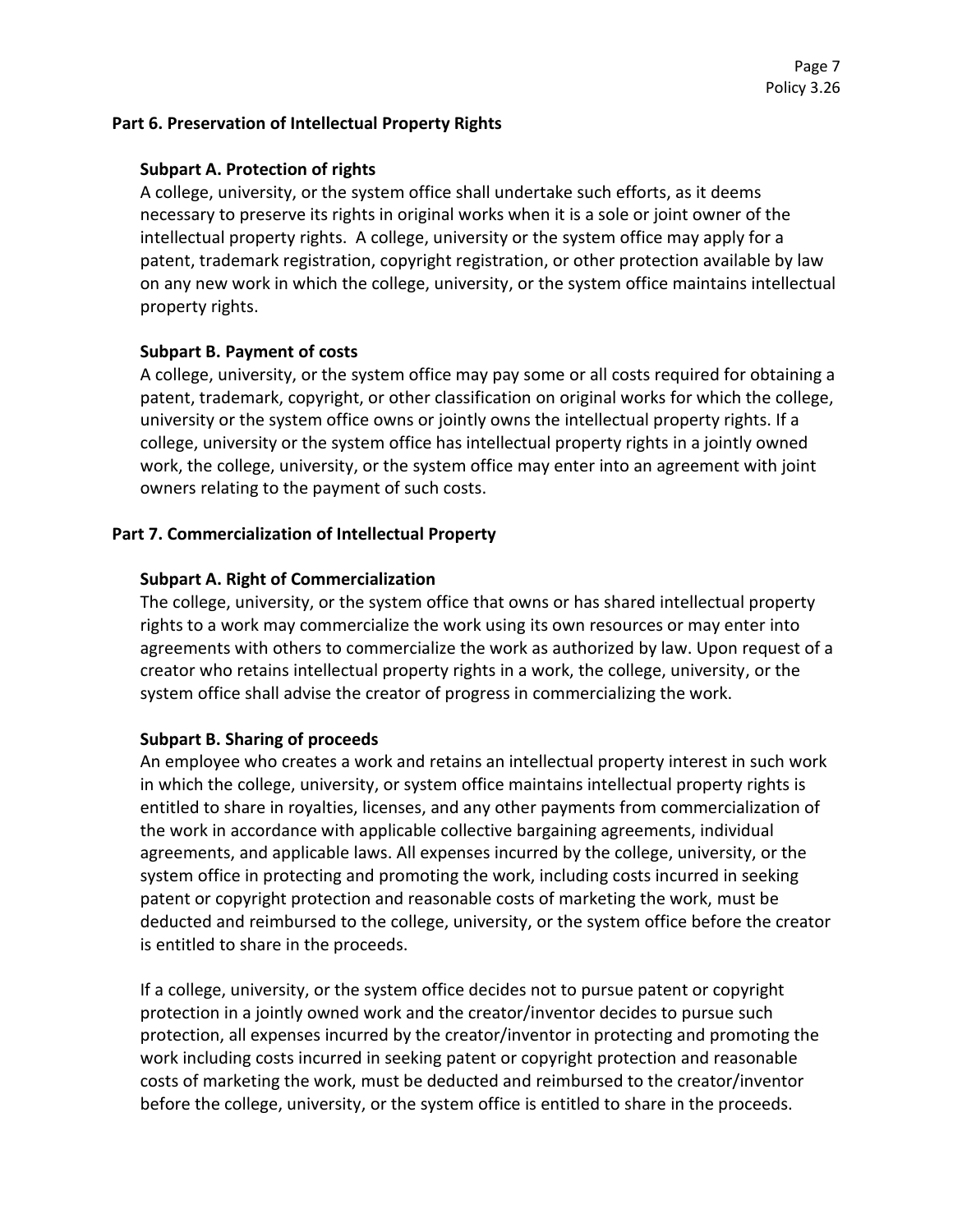Net proceeds generated from the commercialization of works owned jointly by colleges, universities, or the system office (not creators/inventors) will be distributed in accord with the terms of a written agreement, or absent an agreement, in amounts equal to the relative contributions made by the colleges, universities, or the system office.

# **Subpart C. Intellectual property account**

Each college, university, and the system office shall deposit all net proceeds from commercialization of intellectual property in its own general intellectual property account. The president/chancellor (or designee) may use the account to reimburse expenses related to creating or preserving the intellectual property rights of the college, university, or system office or for any other purpose authorized by law and board policy, including the development of intellectual property.

# **Subpart D. Trademarks**

Income earned from the licensing of college, university, or system trademarks and logos is not subject to the requirements of Subpart C for distribution of funds.

#### **Part 8. Assignment of Rights**

#### **Subpart A. College, university or system office assignment**

A college, university, or the system office may assign all or a portion of its rights in a work to the creator, corporation, business, or to any other person in accordance with the law and when in the best interests of the college, university, or the System. As a condition of the assignment, the college, university, or the system office, may preserve rights, such as a royalty-free, perpetual, irrevocable, non-exclusive license to use and copy the work in accordance with the preservation and the right to share in any proceeds from commercialization of the work.

# **Subpart B. Creator assignment**

Any person may agree to assign some or all of their intellectual property rights to the college, university, or system. The creator may preserve any rights available to the creator as part of the assignment.

#### **Subpart C. Assignment in writing**

Any assignment of intellectual property rights must be in writing and signed by the assignor and assignee.

#### **Part 9. Dispute Resolution Process**

The system office may develop procedures to resolve disputes relating to this policy.

Date of Adoption: 06/19/02 Date of Implementation: 01/01/03 Date of Last Review: 04/22/20